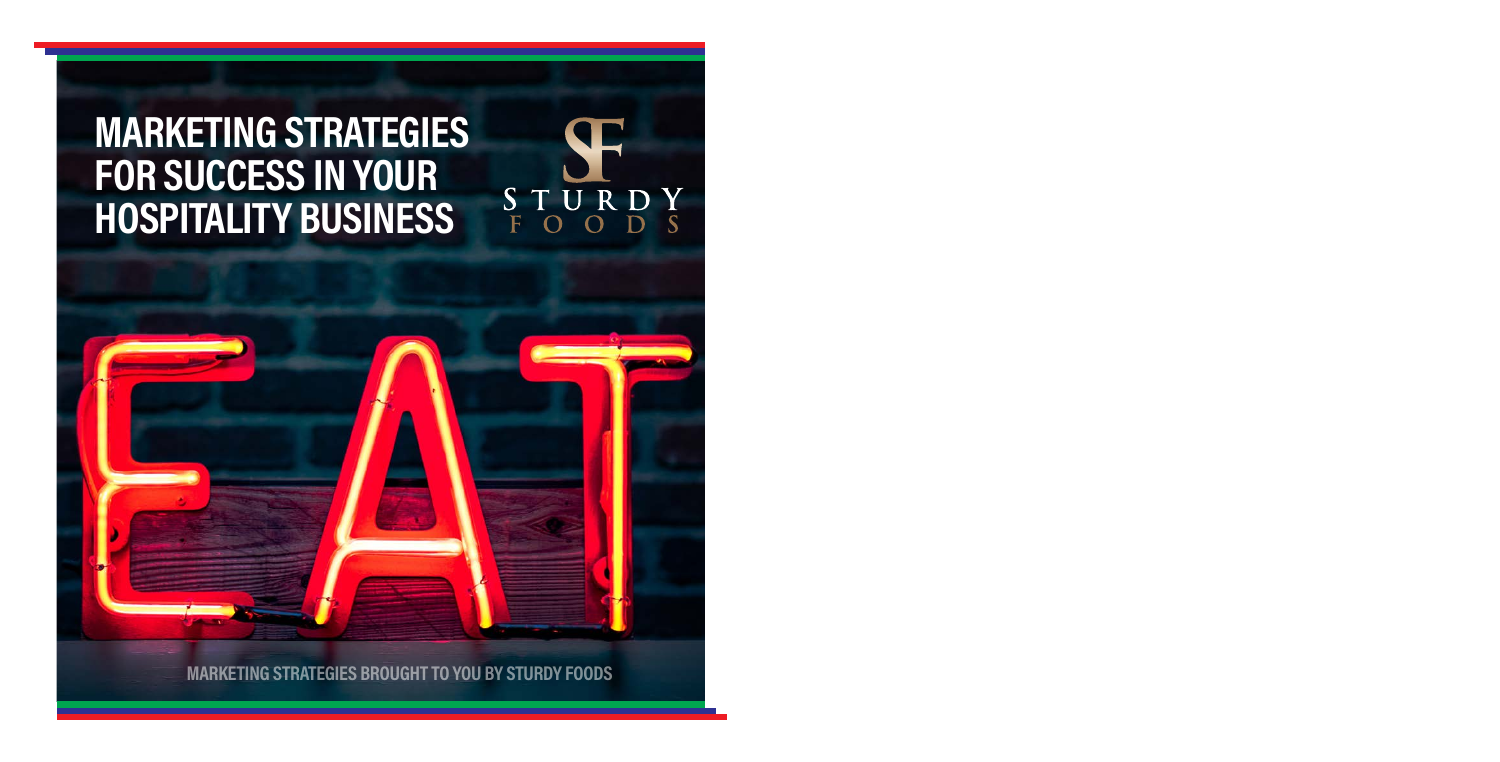# **WHY CONSIDER IMPROVING YOUR MARKETING?**

**BECAUSE JUST OPENING THE DOORS TO YOUR VENUE IS OFTEN NOT ENOUGH IN TODAY'S ULTRA-COMPETITIVE HOSPITALITY MARKET! THOUSANDS OF RESTAURANTS, PUBS AND OTHER HOSPITALITY BUSINESSES FAIL EACH YEAR AND WITH THE MARKET SET TO BECOME EVEN MORE COMPETITIVE, LET'S LOOK AT HOW YOU CAN AVOID BECOMING ANOTHER FAILED BUSINESS?**

**H a** aving a proactive (not reactive) approach to getting new customers is certainly part of the answer. Customers have many options when choosing where to eat and many more reasons not to go out (increased home entertainment, higher cost of living and more).

persuading them to come out and enjoy themselves. Hospitality is an industry which creates great experiences and memories and we should ensure we put as much thought into doing this as possible to attract customers.

To run a successful hospitality business, there are many areas to consider and we are assuming that you

before any attempt to bring in new customers or it will risk further damaging the business. The overall aim should be to WOW

are already offering great service and food. If not, then this needs to be fixed

your customers every time they visit and get them to return as many times as possible.

### **So how do we go about marketing my business and serving more customers?**

Firstly, let's start with an important question. **Who do we want to come and visit our establishments?** If we've not already defined this in detail, this is the first step.

### **ISN'T ANYONE WHO VISITS MY BUSINESS AND SPENDS MONEY A GOOD CUSTOMER?**

**WELG**, simply put, no. All customers are not equal! There are great customers and there are bad ones. So it would make sense to say we want to serve as many good ones and as few bad ones as possible? and there are bad ones. So it would make sense to say we want to serve as many good ones and as few bad ones as possible?

Now let's ask another question. Who is the ideal customer you'd like to have in your establishment night after night? You've probably got some in mind. They come in regularly, they love your food and service, they treat your staff well, they spend plenty of money, don't find reasons to complain unnecessarily and furthermore, they rave about you to friends and family, who then visit.

What if you only ever served this type of customer? What would happen to your business? Would it be easier to manage, make more money and be less stressful?

So let's compare that with a bad customer. A bad customer comes in infrequently, is offhand with your serving staff, complains that the menu is too expensive, spends half what the previous customer spends and then finds a reason to complain about something trivial. Do we want these customers in our business? Of course not!

In reality, we can never fully control our customer demographic and we are always going to have some bad customers. But by identifying who we would ideally want to come in, we are one step closer to getting more of the good ones and less of the bad.

#### **SO HOW DO WE DO THIS?**

By doing something called a **Best Customer Assessment**. This is a relatively simple process whereby we need to create an ideal customer profile and then then think about where to find

these customers in their highest concentrations.

**Where do they live? How old are they? Where do they go? What car do they drive? How often do they eat out? What are they likely to want to eat most?**

Let's say we've now identified this person(s) in detail. Now to work out how to target them effectively.

We will come back to this but first let's look at the costs involved in marketing to them effectively.



So we need to be more proactive in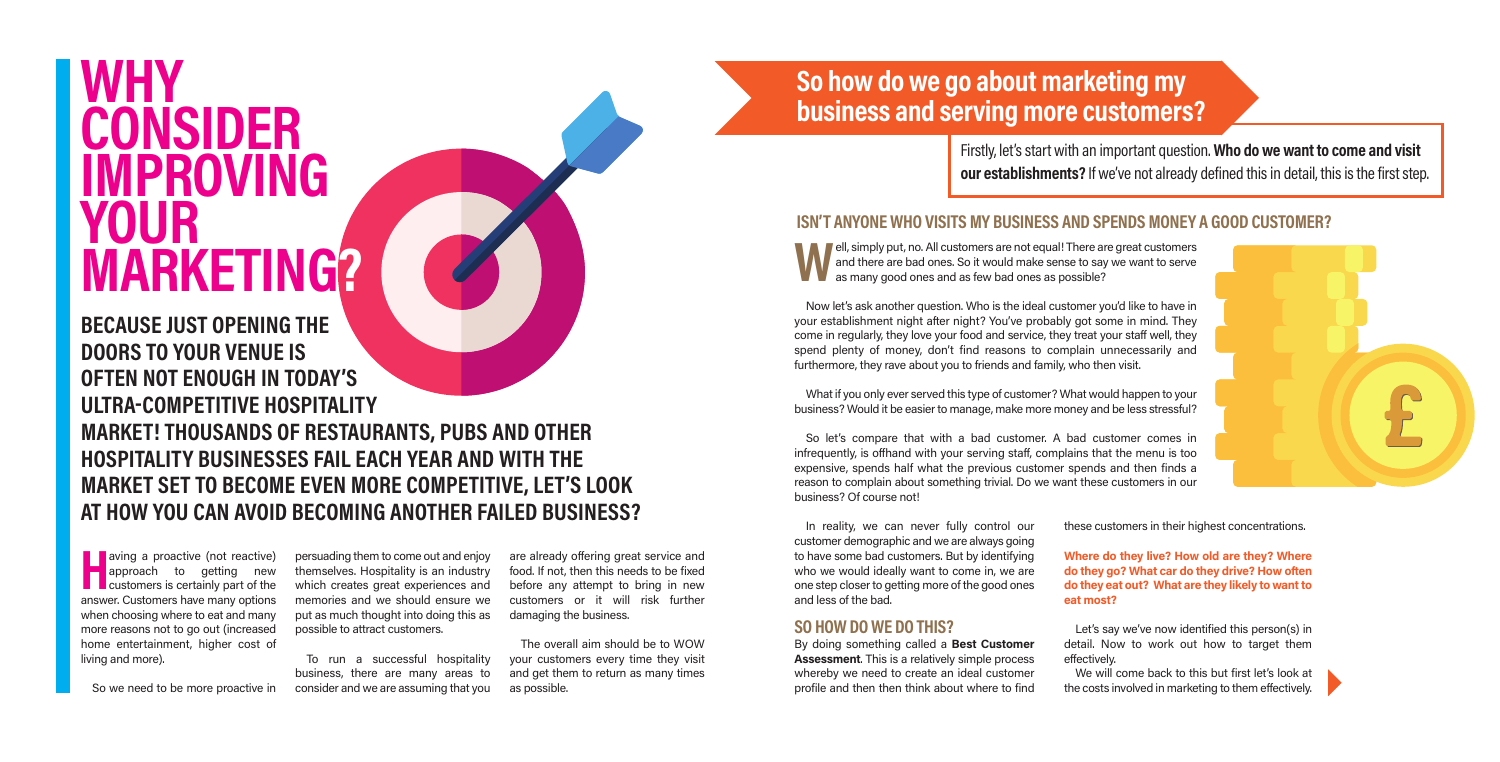# **£ACQUISITION COST**

**A** cquisition cost is essentially the cost we incur to obtain (or buy) new customers.

Let's go through a quick example to show how it works.

Let's say we run a marketing campaign in the local area that costs £500. This successfully gets us 10

new customers in the weeks following the campaign.

The acquisition cost per customer was £50. (£500/10)

Let's say, that each customer spends £50. We've broken even on the investment, right? Wrong!

We have to factor in the costs of serving them. If we are running on a gross profit margin on 70% (typical for a food business) then we've actually made £35 gross profit from their visit. So we've made a £15 loss. So in this case the marketing effort wasn't worth it as it's losing money.

Or was it? Let's take this idea a stage further. So far we've gained 10 new customers and lost £150 from the campaign. (£15 per visit x 10 visits).

However, as we know, people are likely to come back to our restaurant more than once. So now let's look at the lifetime value (LTV) of that customer.

Let's say we've given each of those customers a WOW experience on their first visit. Let's assume that we've got systems to generate repeat visits from

One of the first ideas to understand in effective marketing is acquisition

cost.

**So what's the answer to making this work and making the business more profitable over time? 1.** Understand who the best customers are and what they want

> from our restaurants. **2.** Put in place marketing strategies that will draw in these types

customers and get them to visit our establishment.

**3.** Ensure that once they've become a customer that we have rock solid strategies and systems in place to get them to come back again and again. Ensuring they've had a 'WOW' experience. (increasing the lifetime value).

visits to our establishment. As I'm sure you have worked out by now, the acquisition cost is far higher if we only get one visit

them along with systems to increase their referrals to friends and

**Eg. In the next two years, if each customer comes in to dine eight times (once every three months), let's look at the**

• Number of visits. 80 (10 new customers visiting 8 times each)

family (we'll come onto this later).

• Total spend over 2 years. £4,000. • Gross profit at 70%. £2,800.

• Original cost of marketing campaign. £500. • Total Gross Profit from campaign. £2,300.

• Total spend per visit £50.

- **4.** Ensure that we have great strategies and systems in place to get as many referrals as possible from them. People won't always automatically tell others about their great experience, but we can help them to do so by having referral systems and incentives in place to encourage them to do so.
- **5.** Keep doing more of the same and keep increasing our customer base of ideal customers!

# **HOW MANY CUSTOMERS DO I NEED?**

**A** nother important question in considering our marketing plans is how many customers do we need to be profitable?

To work this out, we need to know the cost of operating ie our total overheads. Let's say we add all these up (rent, rates, electricity, staff wages, telephone, internet, waste collection etc) and this comes to £3,000 per week.

Operating on a gross profit margin of 70% on food and drink.

Our average spend (net of VAT) is £30 per head. So on average we will make £21 gross profit on every customer visit.

That means to cover our overheads we must get at least 142 unique customers served each week. (£3000/£21).

If we are below this level, we are losing money! Above this level, we should make a profit.

So let's say we've done everything we can to generate repeat visits from customers and get them coming in on average once every three months. We can then ask how many individual customers we need to have to sustain the business.

#### **…AND THE ANSWER IS?**

If you said 1,846, then congratulations! 1,846 customers are required to sustain our business. 142 visits required per week x 52 week per year  $= 7384$  visits per year. But as we have factored if each customer visits four times per year, we divide this figure by four to get 1846. Don't forget, we are dealing with averages here, not individuals. Some customers may come in once a week, some maybe once a year. And we need to understand the average figure to come up with our marketing plan. But initially this can be estimated.

So unless we can build a customer base of 1,846 customers eating four times a year on average, we are going to be up a certain creek minus a paddle!

Back to acquisition cost; If we are to gain this number of customers, we need to spend on marketing to get them. We are of course going to have some level of natural footfall and if we are an existing business, the chances are that we already have some level of base custom.

But let's say we are starting from scratch, in this example and need to build 1,846 customers to get our business on track.

From the first marketing strategy example, we need to spend £50 to acquire each customer, then in theory we need £92,300 to get enough customers to break even!

If we identify other marketing strategies that can acquire this many customers more efficiently? Let's say our £50 strategy above was a newspaper advert. What if we identify cheaper strategies that took the acquisition cost down to £10? We'd then need to spend £18,460 rather than £92,300 to gain our required numer of customers.

So reducing acquisition cost is the name of the game. To be profitable, we need to do the following.

**1.** Reduce (or eliminate) acquisition cost. **2.** Increase lifetime value. (make sure our hard-won customers come back over time).

If you're really on the ball, you've probably realised something. What is going to be the cheapest way to get new customers and minimise acquisition cost?

**REFERRALS**

People trust their friends and family when they recommend goods and services. If we can encourage existing customers to sing our praises and get us more customers like them, what would that do to our acquisition cost? If we're clever, it can massively reduce it and gain us more great customers.

So if our strategy is based on getting new customers through the most efficient and cost effective means along with encouraging our existing customers to refer more customers just like them, then we are well on our way to a great business!



from a customer.

**numbers now.**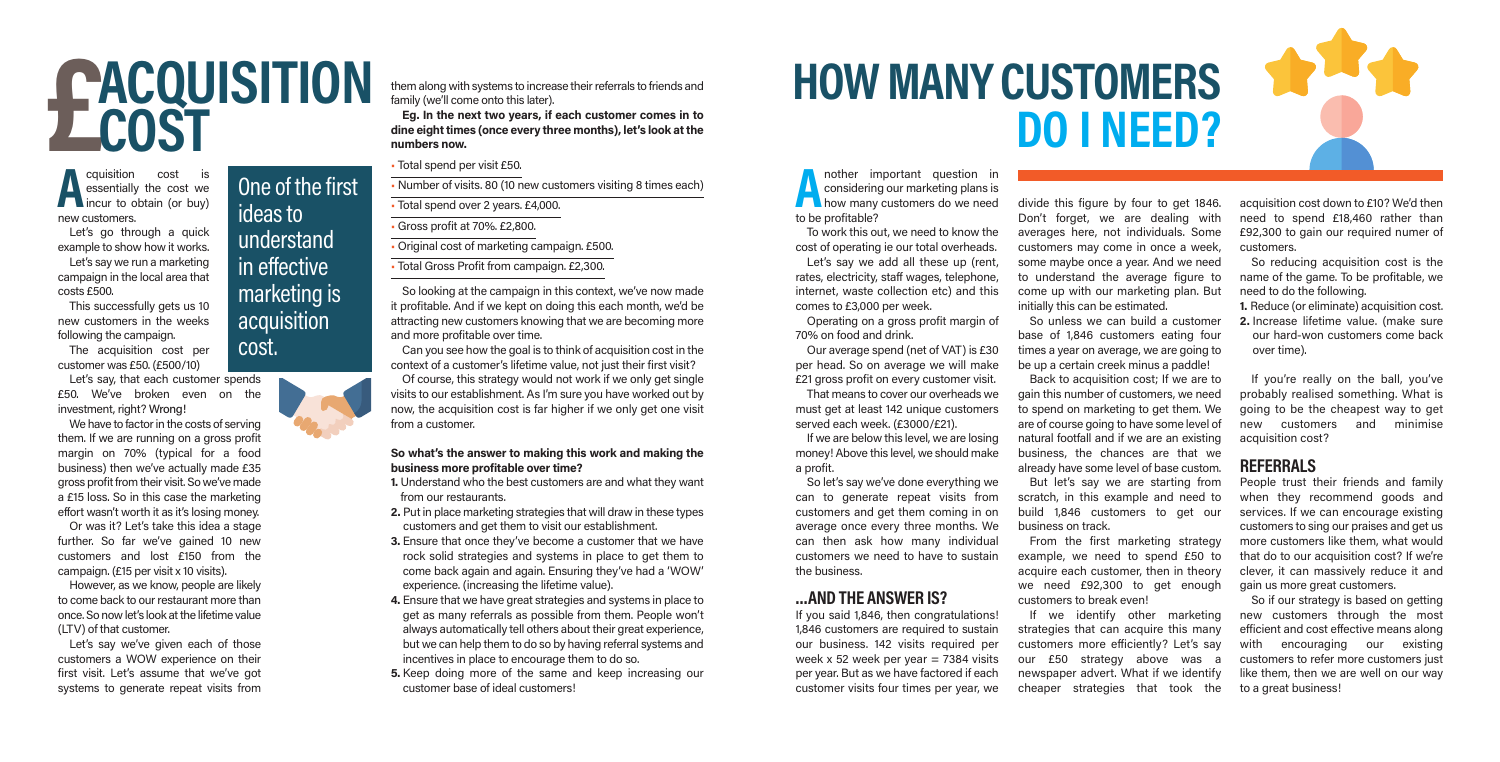### **DISCOUNTING VERSUS FREE; ( OOO MARKETING STRATEGIES WHICH IS A BETTER STRATEGY?**

**Many a** food business has fallen into the trap of trying to encourage more customer visits through discounting, either on certain nights or simply because sales are not high enough. This is one strategy, but is it a good visits through discounting, either on certain nights or simply because sales are not high enough. This is one strategy, but is it a good one? What could the downsides be of such a strategy?

#### **LET'S HAVE A LOOK AT SOME FIGURES.**

Sales are slow, we decide to offer 25% discount on all food orders to generate more sales. Working on a 70% margin, if we discount by 25%, we need 40% more customers to make the same profit. That's a lot of extra customers!

What's more, in the mind of the customer, their perception of value has now shifted. If they now perceive our food as 25% cheaper, are they then likely to want to pay full price again? Furthermore, by attracting customers through discounting, what type of customer are we attracting? Remember, we are looking as much as possible at attracting the best customers, not bad ones! Is discounting going to appeal to the best type of customer? Or is it more likely to bring in poorer quality customers who add less value to us over time? Now let's look at an alternative strategy. Giving things away for free!

#### **'DON'T USE THE 'F' WORD' I HEAR YOU CRY!**

On the face of it, why would we give things away to our customers? Are we not just giving money away?

There's lots of evidence that suggests people get addicted to discounts over time. But they don't get addicted to Free! Giving something away for free is psychologically very different to offering a discount. Free doesn't come with a future expectation and is generally seen as a one-off gesture. Furthermore, most people have a strong 'reciprocity' instinct. If someone gives you something, most people will work to give something back, either at the time or at some later date. In other words, by giving things away, you are putting emotional credit in your customer's bank account which is likely to make them want to give you something back, making them more likely to come and return to your establishment!

So, instead of driving sales through discounting on a regular basis, have a strategy to identify and market to the best quality of customer by offering some kind of freebie to draw them in . Would this pay off longer term better than discounts or expensive marketing? Remember by discounting, we might need to find 40% MORE customers. And how much might this cost in extra marketing?

Some examples of what we could offer as low cost freebies on a first visit.

- 1. Free first round of drinks on us.
- 2. Free desserts with your visit.
- 3. Free kids meals (especially if your ideal customer profile is families).

### **DIRECT MAIL**

**Local leaflet drops in the your area to get customers is a strong strategy. People receive less mail nowadays and direct mail can be very effective. Use great images and a bold, eye-catching headline, making sure it uses the top third of your flyer.**

'Are you ready for an evening you won't forget?'

Use images of happy people eating in your restaurant. Get a photo of whoever fits you customer profile best; images of people sell better than images of just food. Sell the idea of a great evening with great food. Even worse is no images at all! Don't use too many words and focus on the customer benefits. Don't talk about how

great YOU are, talk about the great time THEY are going to have by coming to you. But keep it brief, it should build

**SOCIAL MEDIA** Another great strategy is social media advertising. This can be low cost and targeted to your demographic in your local area. Facebook adverts can prove cost effective and could prove a great way to get people in. Just ensure you're able to market to the right type of customer. Follow the same principles as above to create your advert and try testing out

interest but not be too long. Finally, have a strong call to action. This should be the offer. FREE drinks, FREE desserts etc. Make it unconditional and

generous. Remember if you've got the right strategy and target the best customers, you can afford to be generous. Make sure it's obvious what they need to do, to take you up on the offer. **TTTTT** 

'To book the evening you've been waiting for, call us NOW on... Don't forget to bring this flyer with you. We can't wait to welcome you and give you a fantastic experience!'

various different adverts to see what works best. You might want to use a different offer code on your online advert than your print advert to ensure you know where your leads are really coming from.

### **LOCAL PAPERS AND NEWSLETTERS**

This can work but it's essential to have a strong offer and call to action in any print advertising. Simply putting your restaurant name and contact details in an

**Low cost, high perceived value ideas to improve your customers' experience 1. Birthdays.** Have a system to check. Check if it is anyone's birthday in any parties that visit. If so, what can you do to ensure they and everybody else in their party will always come to you on their birthday?

**EXAMPLES... EXAMPLES interest but not be too long.** customer's order back to them after taking it increases rapport and makes customer feel more valued. So rather than them saying 'no problem' or 'sure' after an order, have a syst to repeat the customer's order back to them as they have said it. **2. Repeat their order back to them.** Studies have shown that having a server repeat a

**E-MAIL MARKETING** 

in place that is kept up-to-date in a CRM or spreadsheet. Systems such as Mail Chimp or Omnisend are an easy, cost effective way to market to a

**EG. Customer. "I'll have the rib eye steak please." Server. "So that's one rib eye steak."**

**VVVVV** 

An incredibly simple technique that has been shown to increase customer satisfaction and increase the likelihood of tipping.

**3. Offer to take photos for customers.** Servers can offer to take pictures of customers on their mobile phones for them. A significant proportion of customers will take them up on the offer. And I am sure you can guess what they will probably do? Yes, that's right. Put the picture on social media showing where they are - Your restaurant!

This is completely FREE advertising and even if they don't post it on social media, it's a great way to make them feel more valued at no extra cost.

**These are just a few ideas about how to attract and retain the best customers. But there are many more things that can be done to ensure you get the best customers and keep them coming back. A lot of your competition will never do any of the things in this guide. That creates a great opportunity for you to be ahead of the game and see your business thrive.** 

advert will not attract customers in any numbers. You MUST stand out in any print advertising and ensure there's a

reason to take action. **PR**



that will attract local or regional press? Can you become known for something in particular, set a new record, get behind a local charity or do something else to keep your name out there in your local community?

#### **REFERRALS**

The cheapest and most effective way to get new

existing ones to recommend you. Can you incentivise recommend you to their friends, or bring more of their friends with them next time they visit?



Ensure you have a system to build a database of existing customers. You can use this to send offers and news. Ensure there is a data capture system customers. Get

existing customers to